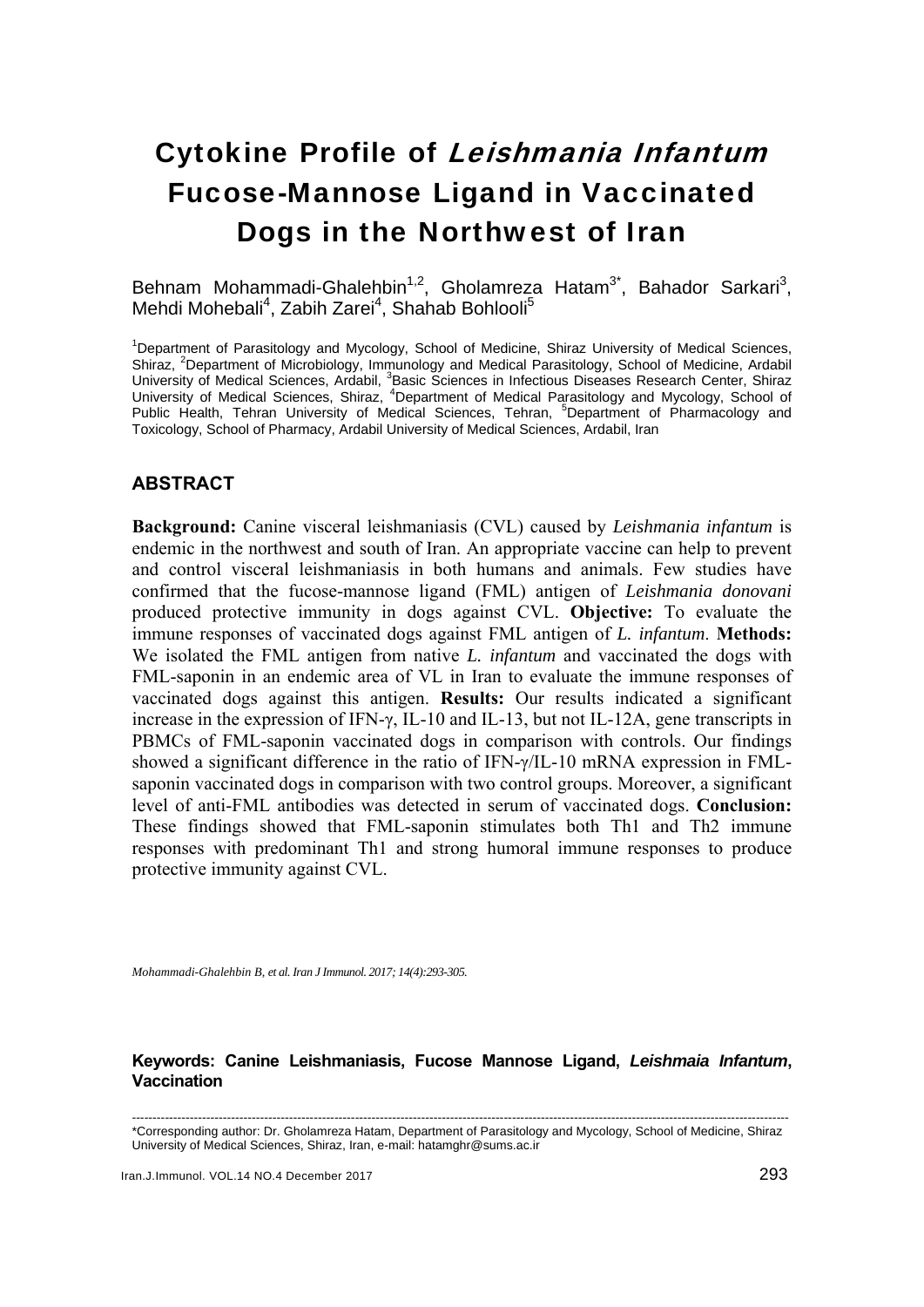# **INTRODUCTION**

Canine visceral leishmaniasis (CVL) is endemic in the northwest and south of Iran. *Leishmania infantum* is the causative agent of CVL in Iran and the Mediterranean Basin (1). Sero-epidemiological surveys reported the prevalence of approximately 14.2% for CVL in endemic areas of Iran, however, higher prevalence was reported in molecular studies (2,3). Infected dogs are the main reservoirs of parasite, and these animals play an important role in persistence of infection in the environment and transmission of parasite to humans. Elimination of seropositive infected dogs being recommended as a preventive measure in some situations by the WHO, is usually invasive and is not acceptable for owners of dogs, especially when the dogs are asymptomatic (4). Thus, a suitable vaccine against CVL can help to prevent and control the disease in both humans and animals.

A vast variety of antigens have been used for vaccination of dogs against CVL. Among them, fucose-mannose ligand (FML) antigen, isolated from *Leishmania donovani* promastigotes, in association with saponin, as an adjuvant, is one of the most appropriate vaccine candidates producing protective immunity in dogs against CVL. FML was the first vaccine (Leishmune®) to be licensed against CVL in Brazil (5). Leishmune® has been reported to be safe (6), effective (7) and a transmission blocking vaccine against CVL (8).

Recent studies elucidated that Leishmune® increased the level of IFNγ, IL-4, IgG2 and number of CD8+ T cells, while it reduced the number of CD4+/CD25+ T cells in vaccinated dogs (5,9-11). Thus far, the FML antigen used for vaccination of dogs is *L. donovani* origin, however, few studies on *L. chagasi* are available. Here, we isolated the FML antigen from native *L. infantum* and vaccinated the dogs in an endemic area of CVL in Iran to evaluate the immune responses of vaccinated dogs against the FML antigen.

# **MATERIALS AND METHODS**

**Study Area and Animal Selection.** The study was conducted in a CVL endemic area, Agh-Bulagh Village, in the south of Meshkin-Shahr city in the northwest of Iran. Meshkin-Shahr is the center of Meshkin-shahr County, in Ardabil Province, north-west of Iran where CVL and human visceral leishmaniasis (HVL) are endemic (1). Being in Alborz Mountain Range and near the high Sabalan Mountain, it enjoys a moderate mountainous climate. Sixty ownership dogs  $(\leq 2$  years old) were selected from the village. All animal works were carried out in strict compliance with the approval of the Institutional Animal Ethics Committee of the Shiraz University of Medical Sciences, following the NIH guidelines for care and use of experimental animals. Consent forms were completed by the owners, and peripheral blood samples were collected with and without EDTA to obtain buffy coat and sera for PCR and DAT, respectively. From 60 dogs, 40 dogs, which were negative for *Leishmania*, by both PCR and DAT, were selected for the study.

**Preparation of the FML Antigen**. FML antigen of native *L. infantum* was prepared as originally described by Palatnik *et al.* (12). Briefly, native *L. infantum* (MCAN/IR/07/Moheb-gh) was mass cultivated in BHI medium. The promastigotes, in stationary phase, were harvested (washed by saline), and the pellet was mixed with cold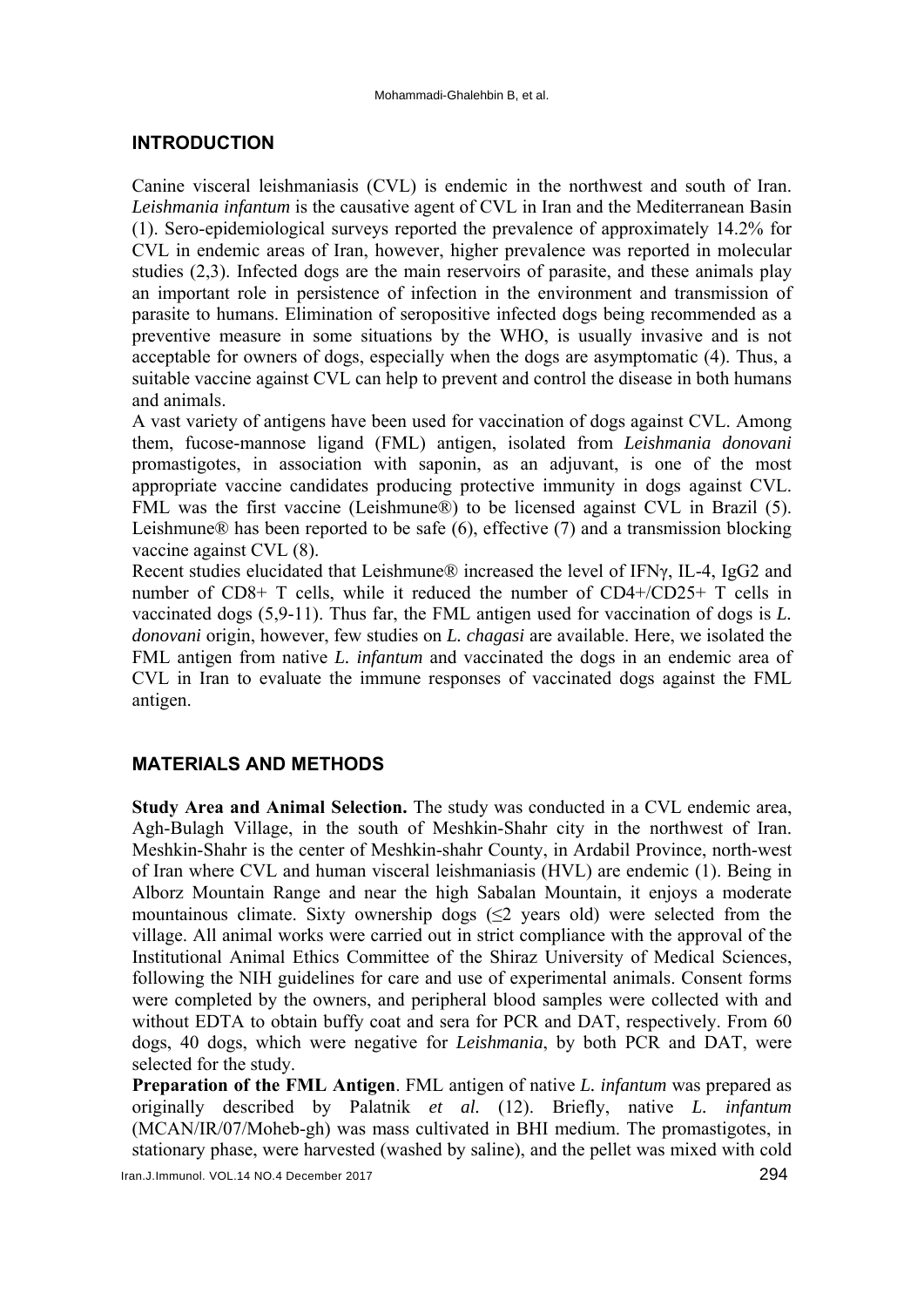distilled water, and centrifuged twice, and the supernatant was collected. Supernatant was boiled for 15 min in 100°C, and centrifuged, and the supernatant was lyophilized for size exclusion chromatography by Bio Gel P-10 Gel (Biorad, U.S.A.). FML antigen was collected in void volume, and lyophilized and stored at -20˚C until use. Antigenic fractions were detected by SDS-page and western blotting.

**Study Design and Vaccination of Dogs.** The study was conducted in November 2010 and in a cold season when the sand flies are not active as vectors. The selected 40 seronegative and PCR negative dogs were divided into three groups. The first 20 dogs, as the test group, received FML+ saponin; the second group, 10 dogs as the control group, received saline injection, and the third group, 10 dogs as the second control group, received saponin injection alone. The animals in all three groups received three subcutaneous injections, every three weeks, on days 0, 21 and 42, respectively. Groin in the right leg was selected as injection site. The test group received 1 mL of saline containing 1.5 mg of FML and 0.5 mg of saponin in every injection, whereas the saline control group received 1 mL of saline alone, and the third group received 1 mL of saline containing 0.5 mg of saponin.

**Sample Collection from the Vaccinated Dogs.** Ten days after the last injection, totally 17 mL of peripheral blood sample was taken from each dog. Seven mL in heparin contained vacutainer tubes for culturing peripheral blood mononuclear cells (PBMCs). Serum samples were collected from 5 mL of clotted peripheral blood of dogs to detect anti-FML antibodies by FML-ELISA. To detect possible adventitious infection in vaccinated dogs, the remained 5 mL of peripheral blood samples was collected in EDTA for PCR assay.

**kDNA Amplification by Nested PCR to Identify** *Leishmania* **Infected Dogs.** A nested PCR was used, as described by Noyes *et al.* (13) using external primers CSB2XF (C/GA/GTA/GCAGAAAC/TCCCGTTCA) and

CSB1XR (ATTTTTCG/CGA/TTTT/CGCAGAACG), and internal primers 13Z (ACTGGGGGTTGGTGTAAAATAG) and LiR (TCGCAGAACGCCCCT), to amplify the kDNA of *Leishmania* on buffy coat samples of all 60 selected dogs and on buffy coat of 40 vaccine-inoculated dogs to identify possible adventitious infection in the animals.

**Direct Agglutination Test (DAT).** DAT was performed to detect anti-*Leishmania* antibodies in the sera of dogs as described by Mohebali *et al.* (1,3).

**Fucose-Mannose Ligand-ELISA (FML-ELISA).** Serum samples from all 40 dogs were collected 10 days after the last injection for evaluation of anti-FML antibodies, by FML-ELISA. FML-ELISA was performed as described before (14).

**Cultivation of PBMCs from Immunized Dogs.** The PBMCs were separated from the blood samples of the 40 dogs by Ficoll (Biosera, Korea) based on the manufacturer's instruction. Cells were cultivated in RPMI media  $(2 \times 10^6 \text{ cells/mL})$  supplemented with 10% of fetal calf serum (Gibco, U.S.A.) and 1% penicillin-streptomycin 100X (Biosera, Korea) in a humidified incubator at 37˚C and 5% CO2 for 12 hours. A four-well culture plate was used for each dog (2 mL media containing  $4 \times 10^6$  cells/well). FML (100  $\mu$ g/mL), concanavalin A (Con A) (4  $\mu$ g/mL) and FML+ Con A were added to three of the wells, while one well remained untreated. The ConA co-cultures cells were used as a positive control for lymphocyte proliferation and cytokine expression, while FML-ConA co-cultures were used to evaluate possible effect of ConA on cytokines expression. The cells were harvested after 12 hours and washed with phosphate buffered saline (PBS) before RNA extraction.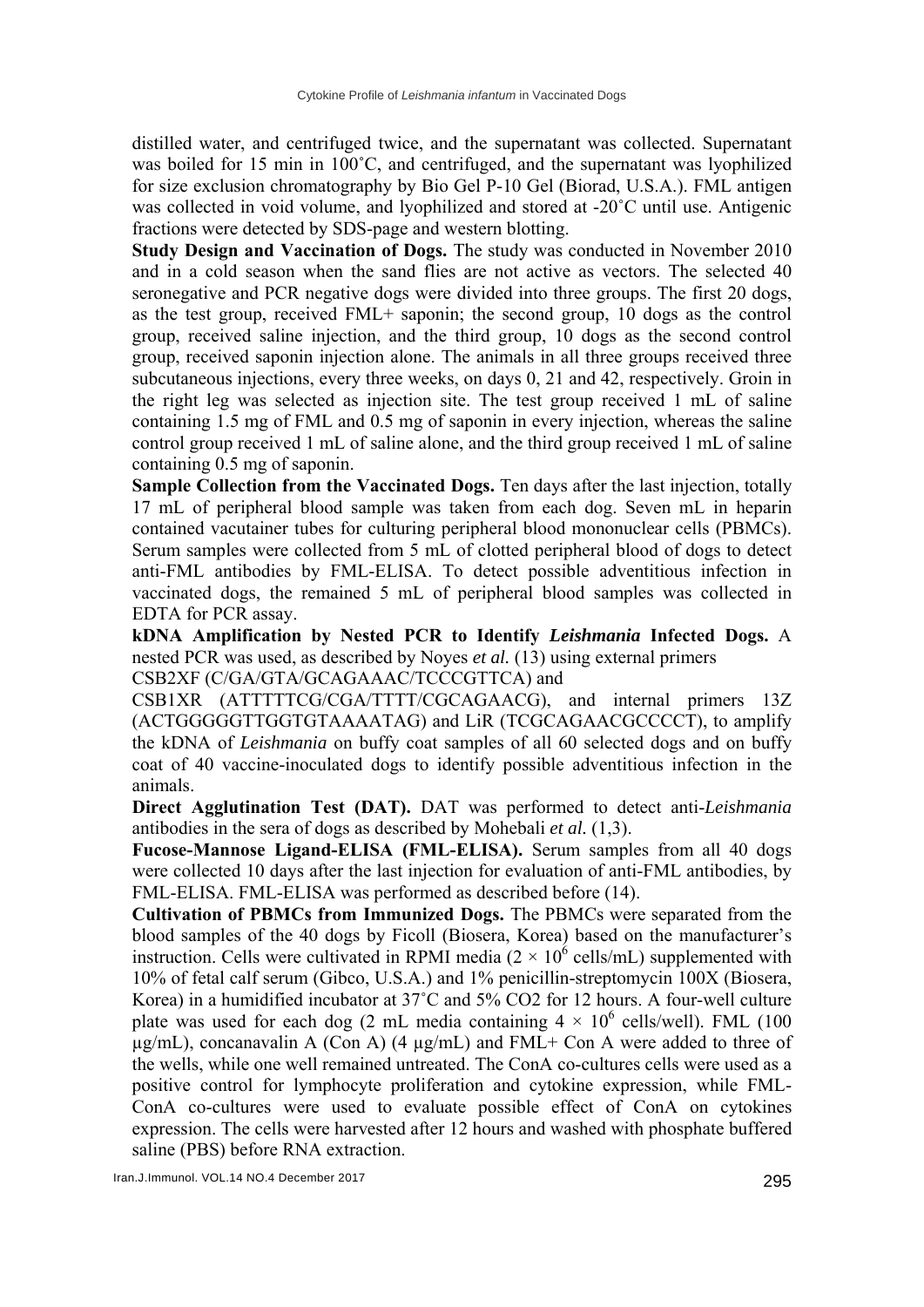**RNA Extraction and cDNA Synthesis.** Total RNA of cultivated PBMC was extracted by TRIzol reagent (Invitrogen, U.S.A.) based on the manufacturer's instruction. Briefly, harvested cells were washed two times with ice cold PBS and resuspend in 100 µL of PBS. One mL of TRIzol was added to each tube and incubated on ice for further lysing. Then 250 µL of chloroform was added to each tube and samples were centrifuged at 15000 ×g for 20 min, and RNA in the upper phase was pelleted by absolute isopropanol. The RNA pellet was washed by 75% ethanol and eluted in the DEPC-treated water. To prevent DNA contamination, 5 µg of total extracted RNA was mixed by 2 units of DNase I (Invitrogen-Gibco, Paisley, U.K.) and incubated at 37˚C for 30 min and then at 65˚C for 10 min to inactivate DNase I. A kit was used for cDNA synthesis (Fermentas, Lithuania) and cDNA was prepared based on the manufacturer's instruction. Briefly, 5  $\mu$ g of total RNA in 10  $\mu$ L of DEPC treated water and 1  $\mu$ L of oligo dT and 1  $\mu$ L of Random Hexamer primer were added into 0.5 ml microtubes and incubated for 5 min at  $70^{\circ}$ C in Dri-Block (Techne, U.K.). Then 4 uL of reaction buffer (5 X), 2 uL of dNTP (10 mM) and 1 unit of RNase inhibitor were added to each microtube. The microtubes were incubated for 5 min at 37°C followed by 5 min at 25°C. Then 1 µL of reverse transcriptase enzyme (5 units) was added to all microtubes, and samples were incubated at 42˚C for 90 min in thermal cycler (Eppendorf, Germany). The samples were incubated at 70˚C for 10 min to inactivate the reverse transcriptase enzyme, and the prepared cDNA were stored at -70˚C until use.

**Quantitative Real-Time PCR to Evaluate Dog Cytokines Profile after Vaccination**  with FML-Saponin. Quantitative real-time PCR was used to evaluate the expression of IL-10, IL-12A, IL-13, IFNγ in vaccinated along with controls dogs. Beta-actin housekeeping gene was used as an indicator for other target genes expression levels. The primers used to identify *Canis familiaris* IL-10, IL-12A, IL-13, IFNγ and betaactin gene transcripts were: IL-10 forward, (5-AGGCTGCGACGCTGTCACC-3) and reverse, (5-TGCGCTCTTCACCTGCTCCA-3); IL-12A forward, (5-TCACAAAGGAT AAAACCAGCACAG-3) and reverse, (5-GCACAGGACCGTCATAAAAGAGG-3); IL-13 forward, (5-GCGGCAGGGCAGATTTCC-3) and reverse, (5-AGTGGTCA GGTCTGGGTCTAC-3); IFNγ forward, (5-GTGTTCTTCTGGCTGTAACTGTC-3) and reverse, (5-TTGTCACTCTCCTCTCTCCATTTC-3); β-actin forward, (5- TATGTTTAATACCGCCTATTCCAG-3) and reverse, (5-CCTTCCCAACCCTG TTAGAC-3). The primers were selected on different exons for each cytokine. Each PCR reaction was performed in a final volume of 20 μL containing 0.5 μg of the cDNA product, 150 nM of each primer, and 1X reaction mixture consisting of FastStart DNA polymerase, dNTPs, reaction buffer and SYBR green I provided by supplier (ABI, U.S.A.).

Thermal cycling to amplify all genes was performed with initial heating to 95°C for 10 min (denaturation step), followed by 40 cycles of denaturation at 95°C for 15 s, annealing at 56°C for 20 s and extension at 60°C for 60 s, respectively. Fluorescence acquisition was measured in the final step of each extension step. Accuracy of the quantitative real-time PCR amplification was verified by performing melting curve analysis after each run. The efficiency of real-time PCR was determined using logarithmic dilutions of one of the cDNA samples in reactions with different primer pairs, and standard curves were plotted for these samples. The efficiency of reactions was calculated by the equation: Efficiency=10 (-1/slope).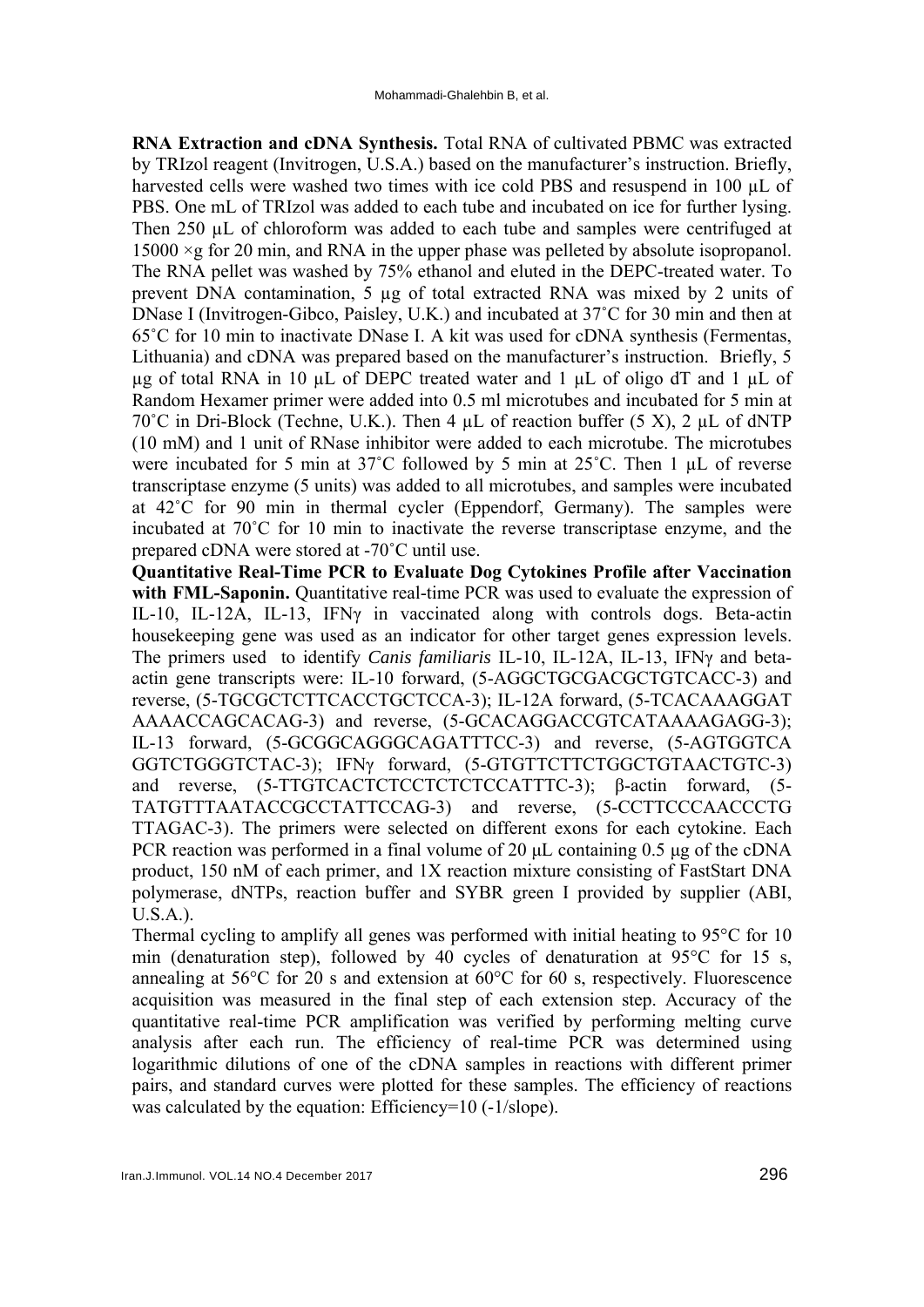**Statistical Analysis.** The levels of IFN-γ, IL-10, IL-12A, and IL-13 gene transcripts were evaluated between different groups of dogs using  $2^{-\Delta Ct}$  method combined with Pfaffl model (15). To calculate the target gene expression in each condition, the following equation was applied;

Expression target gene/ACTB (housekeeping gene) =

 $(1 + \text{efficiency of target gene}) - \text{Ct}/(1 + \text{efficiency of ACTB}) - \text{Ct}$ 

Upper calculation was executed by Microsoft Excel 2007 software. Gene expression difference between groups was revealed by nonparametric Mann-Whitney and Spearman correlation nonparametric tests, using SPSS software v. 15.0. In all statistical analyses, p<0.05 was considered significant.

# **RESULTS**

## **Antigenic pattern of the FML antigen of native** *L. infantum***.**

Antigenic fractions relevant to glycoprotein antigens were detected by SDS-page and western blot (Fig. 1). Western blotting of native *L. infantum* FML-Ag showed 36 kDa band similar to FML-Ag of *L. donovani* (12). Furthermore, the stronger bands were observed in approximately 22 and 25 kDa zones, respectively.



**Figure 1. Western blot pattern of FML antigen of native** *L. infantum.* 

## **Detection of anti-FML antibodies in vaccinated dogs.**

FML-ELISA was performed to evaluate anti-FML antibodies in serum samples of FML-saponin vaccinated dogs and control groups. Significant level of anti-FML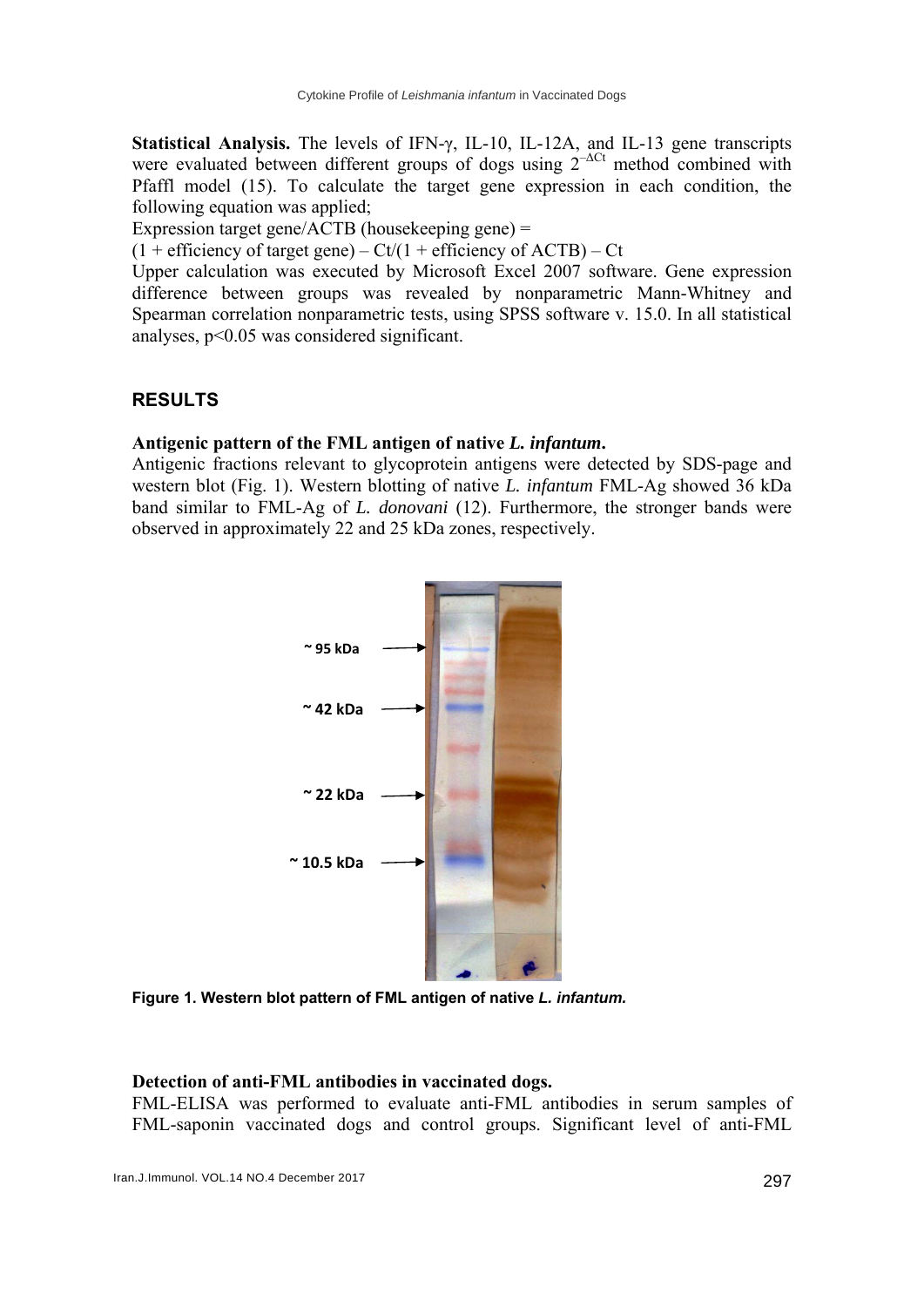antibodies was detected in the sera of all of the 20 FML-saponin injected dogs, but not in the sera of saline or saponin injected control groups (Fig. 2).



**Figure 2. Levels of anti-FML antibodies in vaccinated dogs.** Anti-FML IgG in serum samples of FMLsaponin injected dogs and control groups. Rate of antibody in saline injected dogs (0.0796 ± 0.006802) was equal with saponin injected dogs (0.0801 ± 0.008212). Rate of produced anti-FML IgG in FMLsaponin injected dogs (0.3596 ± 0.05627) was significant in comparison with control groups (p<0.0001). Median of each column was showed by solid line. In box plots max and min of each column were showed by error bar. 75% and 25%

percentile were showed in box. Data were analyzed by t-test and p value less than 0.05 considered as statistically significant and represented by (\*) as p value less than 0.05 and (\*\*) as p value less than 0.01 and (\*\*\*) as p value less than 0.001 in the graph.

#### **IFN-γ mRNA expression.**

Analysis of real-time PCR data showed that IFN- $\gamma$  mRNA expression was significantly up-regulated in FML-saponin injected dogs in comparison to other two groups of animals ( $p<0.0001$ ). Moreover, the levels of expression of IFN- $\gamma$  were significantly elevated in ConA and FML-ConA treated groups in comparison to those in the control group (Fig. 3).



**Figure 3. Levels of IFN-γ mRNA in PBMCs co-culture of vaccinated dogs.** Median of each column was showed by solid line. In box plots max and min of each column were showed by error bar. 75% and 25% percentile were showed in box. Data were analyzed by Mann Whitney t-test and p value less than 0.05 considered as statistically significant and represented by (\*) as p value less than 0.05 and (\*\*) as p value less than 0.01 and (\*\*\*) as p value less than 0.001 in the graph.

Iran.J.Immunol. VOL.14 NO.4 December 2017 298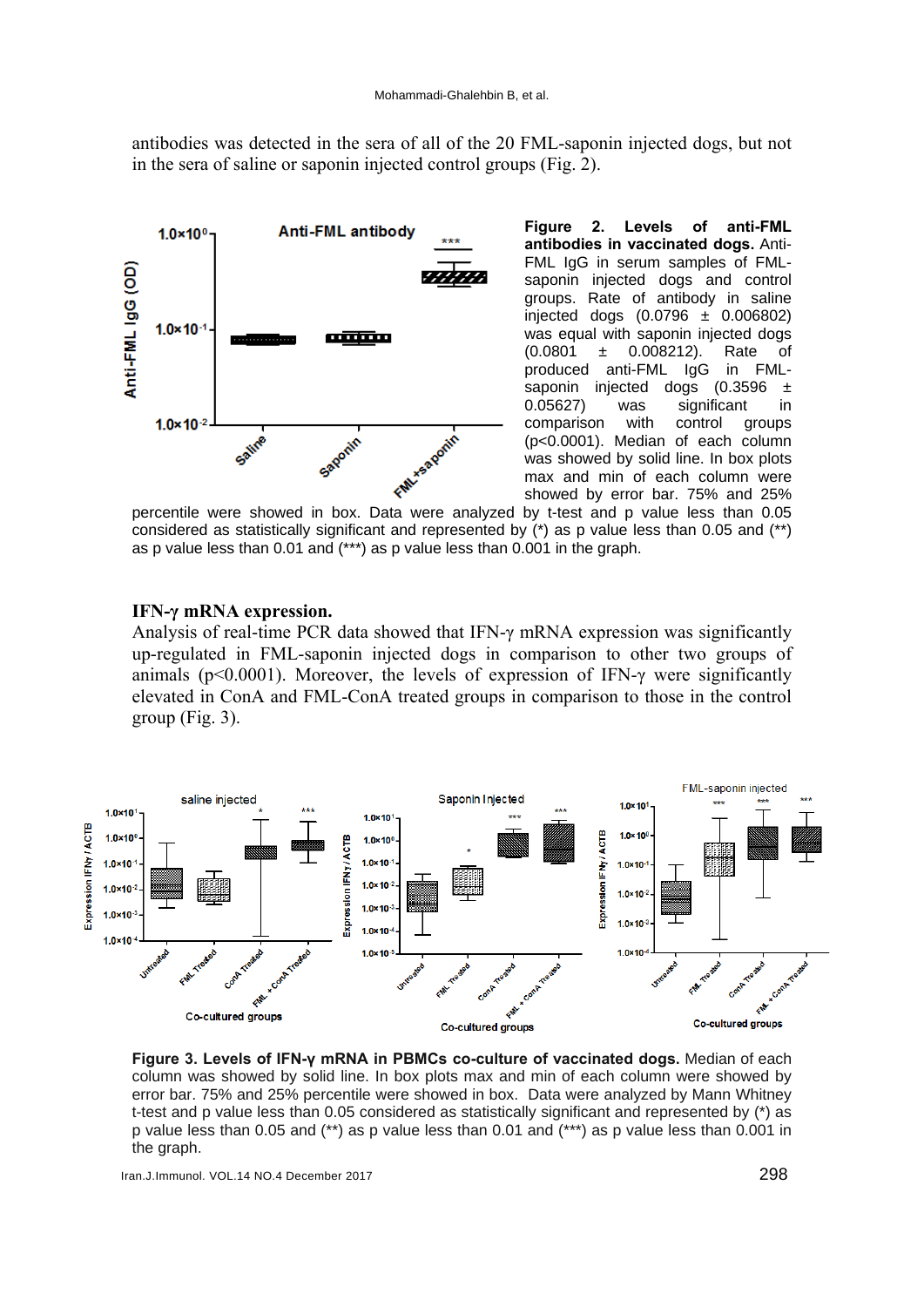#### **IL-10 mRNA expression.**

Expression of IL-10 mRNA was significantly (p=0.0001) elevated in FML-saponin vaccinated dogs in comparison with the rest of groups (Fig. 4).





**Figure 4. Levels of IL-10 mRNA in PBMCs co-culture of vaccinated dogs.** Median of each column was showed by solid line. In box plots max and min of each column were showed by error bar. 75% and 25% percentile were showed in box. Data were analyzed by Mann Whitney t-test and p value less than 0.05 considered as statistically significant and represented by (\*) as p value less than 0.05 and (\*\*) as p value less than 0.01 and (\*\*\*) as p value less than 0.001 in the graph.

#### **IL-12A mRNA expression.**

There were no significant differences in expression of IL-12A between FML-saponin vaccinated dogs and other groups. However, in saponin and FML-saponin injected dogs, the differences in expression of IL-12A were significant in ConA treated and FML-ConA treated groups compared to the untreated group (Fig. 5).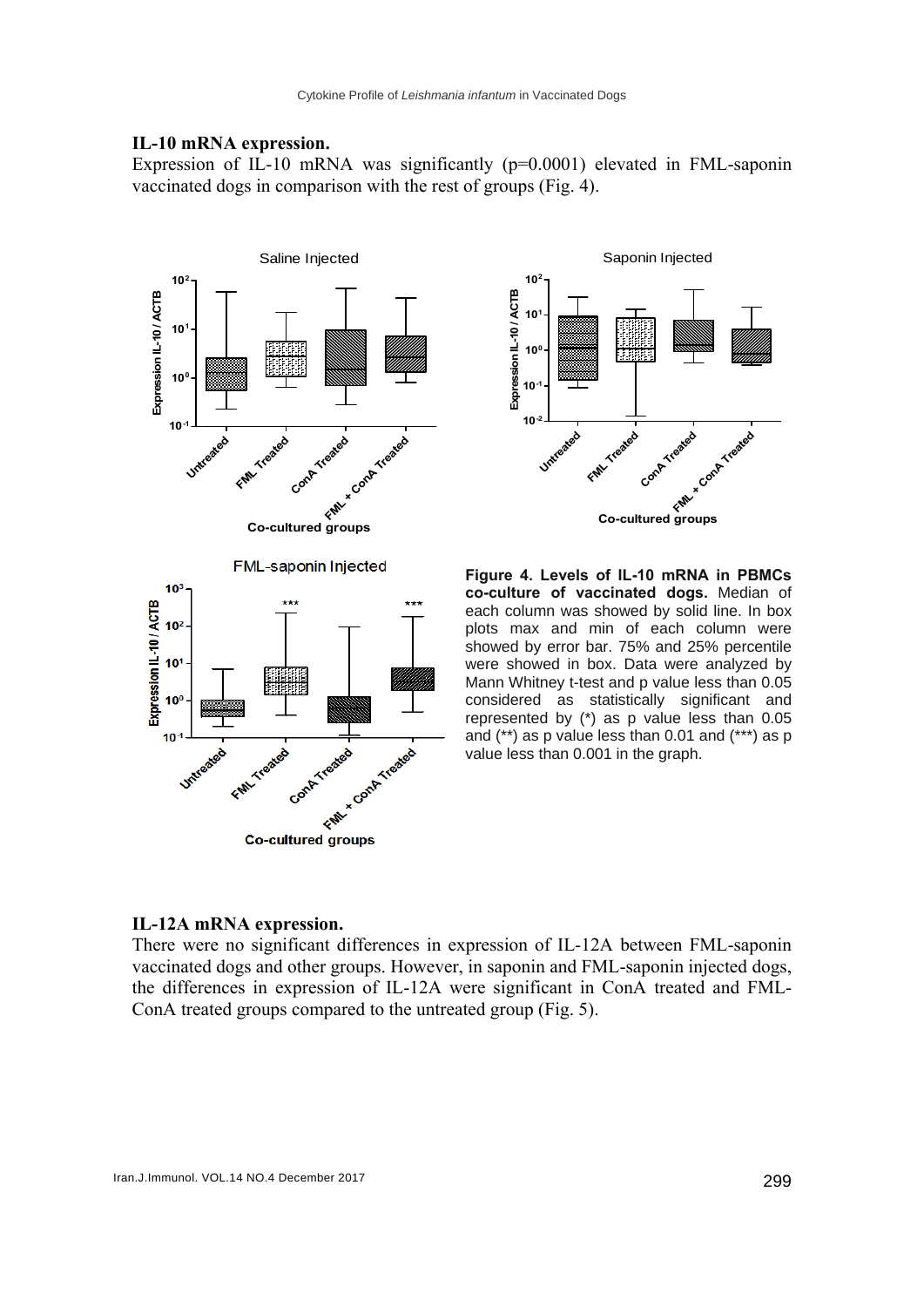Mohammadi-Ghalehbin B, et al.





**Figure 5. Levels of IL-12A mRNA in PBMCs co-culture of vaccinated dogs.** Median of each column was showed by solid line. In box plots max and min of each column were showed by error bar. 75% and 25% percentile were showed in box. Data were analyzed by Mann Whitney t-test and p value less than 0.05 considered as statistically significant and represented by (\*) as p value less than 0.05 and (\*\*) as p value less than 0.01 and (\*\*\*) as p value less than 0.001 in the graph.

#### **IL-13 mRNA expression.**

While the differences in expression of IL-13 in control groups were insignificant, these differences in saponin injected (p=0.0379) and FML-saponin vaccinated dogs were significant ( $p<0.0001$ ) (Fig. 6).

فع

**Co-cultured groups** 



**Figure 6. Levels of IL-13 mRNA in PBMCs co-culture of vaccinated dogs.** Median of each column was showed by solid line. In box plots max and min of each column were showed by error bar. 75% and 25% percentile were showed in box. Data were analyzed by Mann Whitney t-test and p value less than 0.05 considered as statistically significant and represented by (\*) as p value less than 0.05 and (\*\*) as p value less than 0.01 and (\*\*\*) as p value less than 0.001 in the graph.

Iran.J.Immunol. VOL.14 NO.4 December 2017 300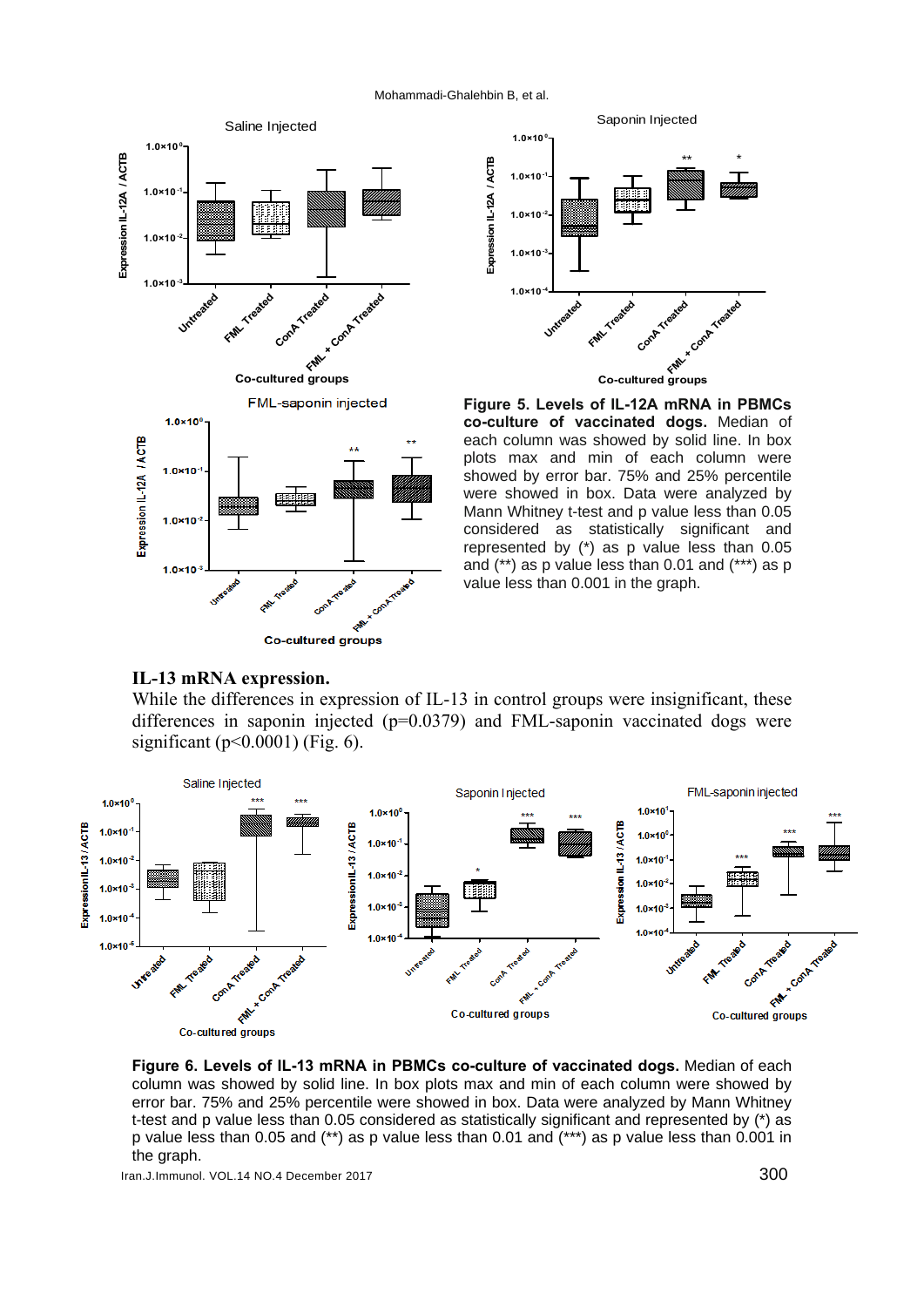#### **IFN-γ/IL-10 mRNA expression ratio.**

IFN-γ/IL-10 expression ratio was calculated to evaluate Th1/Th2 responses in vaccinated dogs. Analysis of results demonstrated a significant difference in ratio of IFN-γ/IL-10 expression in FML-saponin vaccinated dogs (p=0.0275), while such differences were not found in saline and saponin injected dogs (Fig. 7).



**Figure 7. IFN-γ/IL-10 expression ratio in PBMCs co-culture of vaccinated dogs.** Median of each column was showed by solid line. In box plots max and min of each column were showed by error bar. 75% and 25% percentile were showed in box. Data were analyzed by Mann Whitney t-test and p value less than 0.05 considered as statistically significant and represented by (\*) as p value less than 0.05 in the graph.

## **DISCUSSION**

Many vaccine candidate antigens have been evaluated for vaccination of dogs against canine visceral leishmaniasis. Among these, satisfactory results have been reported for FML-saponin in phase III trials, and a vaccine against CVL (Leishmune®) has been licensed and is commercially available in Brazil (16). In the current study, we prepared the FML antigen from native *L. infantum* in Iran and vaccinated the dogs in an endemic area of CVL to evaluate the immune responses of vaccinated dogs against the FML antigen.

Our results demonstrated a significant increase in expression of IFN $\gamma$ , IL-10 and IL-13 gene transcripts in PBMCs co-cultured from FML-saponin injected dogs in comparison to control group. However, such differences were not seen in expression of IL-12A. We also found a significant difference in ratio of IFN-γ/IL-10 mRNA expression in FMLsaponin injected dogs in comparison with control group. Levels of expression of IFN-γ and IL-4 in dogs after vaccination with FML antigen have been evaluated in few studies. Araujo *et al.* (10) demonstrated mixed Th1/Th2 responses to Leishmune<sup>®</sup> in PBMC culture of vaccinated dogs with increase in IL-4+ T-cells and predominant increase in IFN- $\gamma$ + T-cells. Significant increase in the IFN- $\gamma$ +/IL-4+ T-cells ratio verified a Th1 response in vaccinated dogs in their study. These findings are in concordance with our results. Increased level of IFN-γ in Leishmune® vaccinated dogs was also reported by de Lima *et al.* (11).

Our results showed a general up-regulation of anti-FML immune responses in vaccinated dogs with predominant Th1 immune responses. Many studies have been conducted on symptomatic and asymptomatic dogs as well as vaccinated dogs to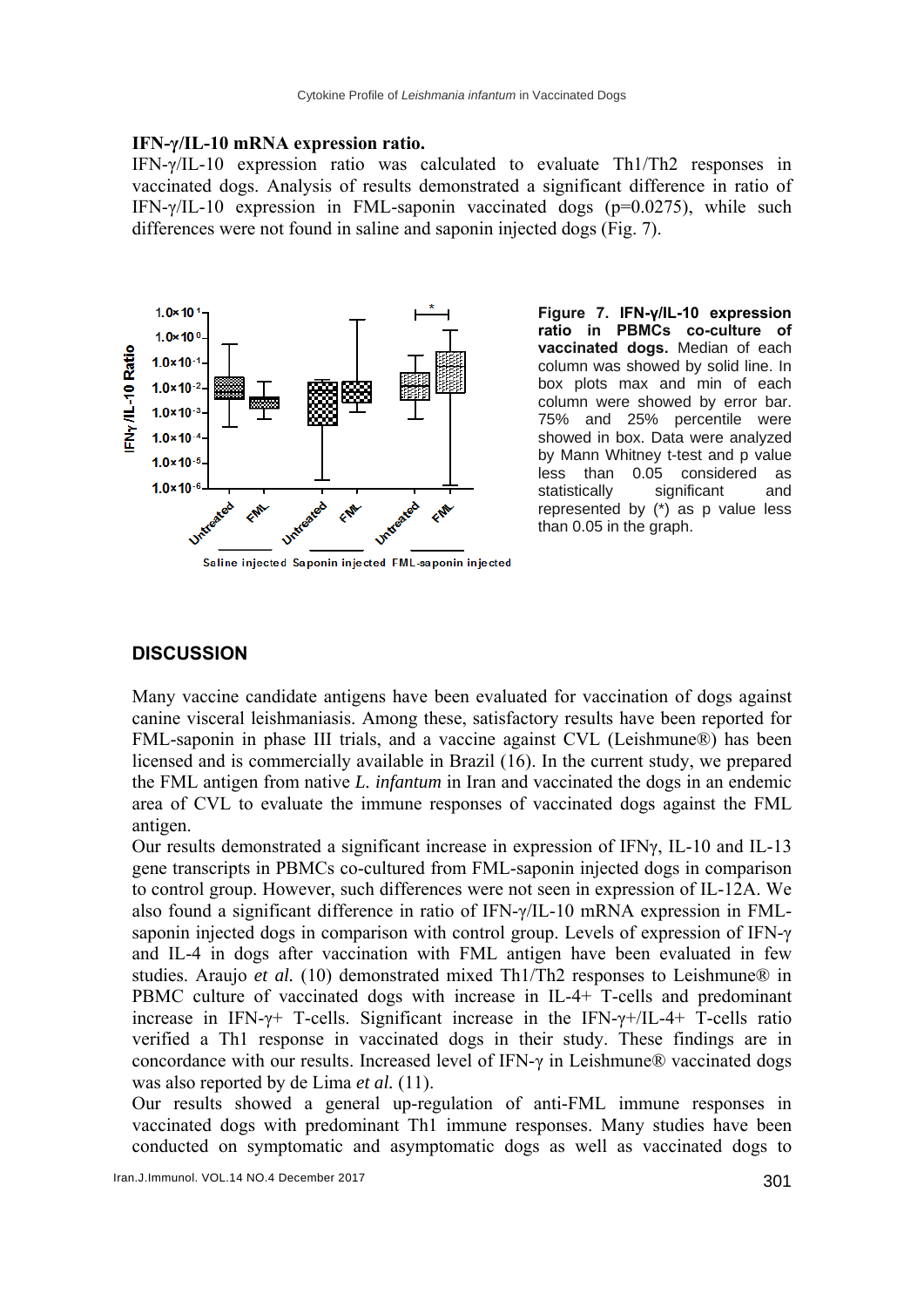explore the role of Th1 and Th2 responses in developing immunity to CVL. Results of such studies confirmed that Th1 mediated immune responses contributed to resistance, and Th2 mediated immune responses contributed to susceptibility to infection. However, co-existence of mixed Th1/Th2 immune responses against *Leishmania* infections in symptomatic and asymptomatic animals has been reported in quite a few studies (17,18). In one study on cytokine profile in spleen cells of dogs naturally infected by *L. chagasi*, Lage *et al.* demonstrated an increased level of both Th1 and Th2 immune responses in both symptomatic and resistant asymptomatic dogs with differences in proportion of produced related cytokines (19).

Evaluation of immune responses in asymptomatic dogs, as an animal model with immune competent and resistant to clinical disease, can be useful. In one study on cytokine expression levels in asymptomatic naturally infected dogs by Manna *et al.* (18), high level of IFN-γ, IL-2 and IL-18 cytokines expression at the beginning of infection, and appearance of IL-4 and IL-10 cytokines in addition to IFN-γ, IL-2 and IL-18, six month later, was confirmed. IL-12 was the only undetected cytokine in asymptomatic dogs at the beginning, 6 and 24 months after infection in animals. In the same study, six months after infection, high levels of IL-2, IL-4 and IL-10 and low level of IFN-γ were found in symptomatic dogs. Interestingly, significant level of IL-12 was found only in symptomatic dogs six months after infection, representing IL-12 as a marker of active disease (18).

In our study, contrary to our expectation, the level of IL-12A mRNA expression in vaccinated dogs was not significant. IL-12 has a heterodimer structure, combined of a light chain (known as p35 or IL-12 $\alpha$ ) and a heavy chain (known as p40 or IL-12 $\beta$ ) that encoding by separate genes (20,21). Recent studies demonstrated that expression of the IL-12 p35 controls IL-12 production (22,23). Babik *et al.* (24) showed that the p35 gene was highly regulated and controlled in translation and transcription. Accordingly, higher level of IL-12 in vaccinated dogs might have been seen in our study if we measured the IL-12 in secreted protein form. Our results showed a significant increase in the expression of IL-10 mRNA in vaccinated dogs. Direct correlation has been found between the increased level of IL-10, clinical signs and high parasite load in CVL (19). Contrary to these findings, Quinnell *et al.* (25) showed that the level of IL-10 and IL-13 in infected dogs was not significant and suggested that IL-10 might not play an immunosuppressive role in dogs as it does in the human VL.

The Leishmune® vaccine causes an increase in CD8+ total lymphocytes population in the blood  $(9,26)$  and a decrease in CD4+/CD25+ T cells in vaccinated dogs  $(11)$ . These cells might be the source of IL-10 in our study. We have detected a significant level of IL-13 in vaccinated dogs in our study. Sanchez-Robert *et al.* (27) maintain that absence of IL-4 and IL-13 in the first stage of *Leishmania* infection in asymptomatic dogs can create protection against replication of parasite. Our results are inconsistent with the study of Quinnell *et al.* showing no enhancement in IL-13 in infected dogs (25). Considering the protective effect of FML-saponin vaccine and the results of our study as well as in view of the above-mentioned studies, increased levels of IL-10 and IL-13 in vaccinated dogs could not be solely considered an immunosuppressive response. Our findings demonstrated a significant level of anti-FML antibodies in serum of vaccinated dogs. This in turn shows a strong humoral response to FML antigen in FML-saponin vaccinated dogs. This finding is in line with findings reported in other studies (7,11,28). Bourdoiseau *et al.* (29) reported enhanced level of IgG2 anti-*Leishmania* excretorysecretory antigen (anti-LiESAp) in serum of vaccinated dogs, and showed that vaccine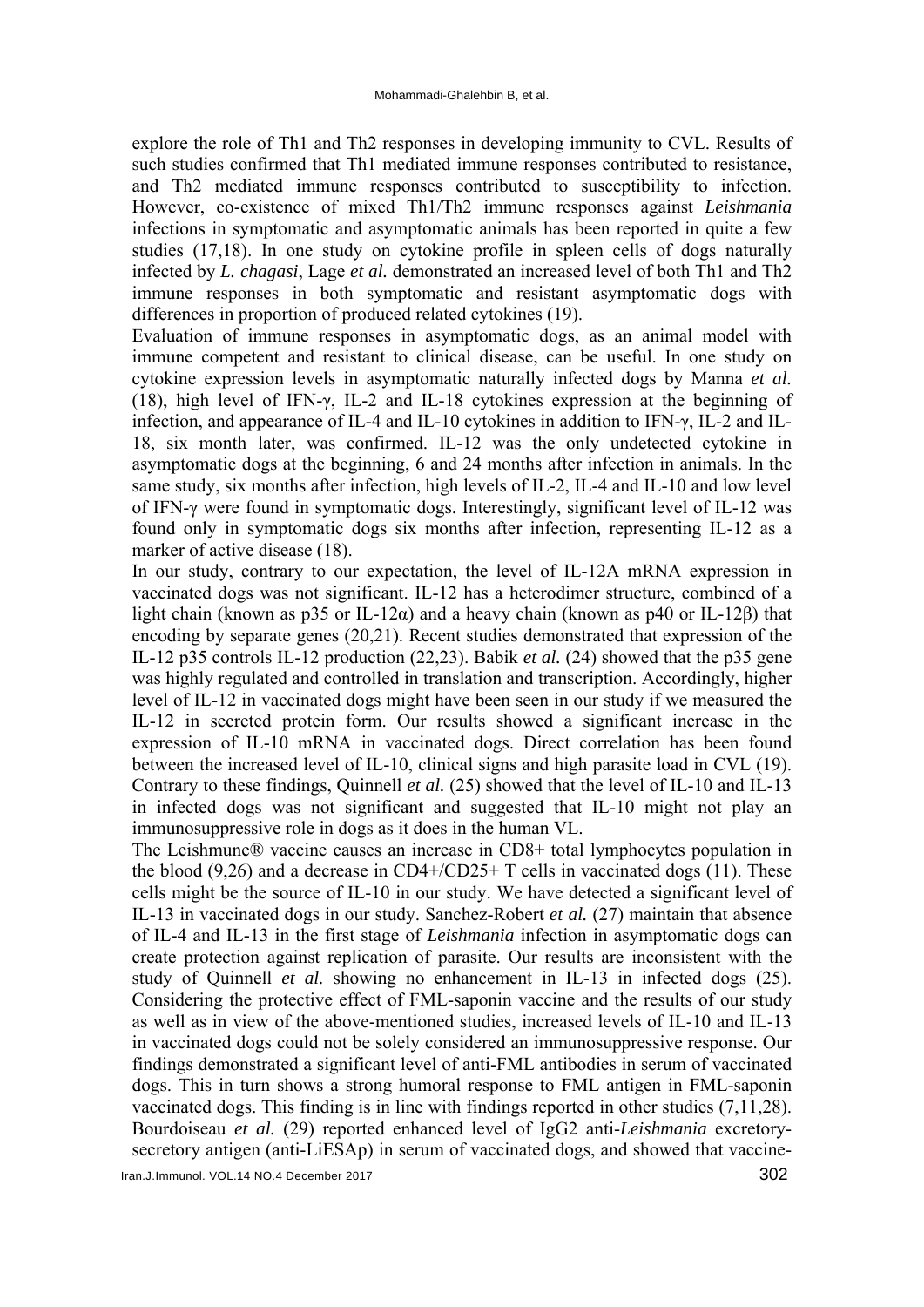induced antibody in serum of vaccinated dogs reduced capacity of promastigotes to infect canine macrophages *in vitro* and had an inhibitory effect on the viability and proliferation of parasites.In our study, the level of total IgG was measured in vaccinated dogs, while subclass of IgG might be important in immune responses of dogs against the vaccinated antigen. Increased IgG2 anti-FML antibody has been detected in dogs vaccinated with FML-vaccine (10,30), while enhanced total IgG along with enhanced IgG1 was detected in serum of dogs with active CVL (30).

In conclusion, FML-saponin stimulates Th1 and Th2 associated with predominant Th1 immune responses as well as strong humoral immune responses to produce protective responses against CVL. Considering the diversity of cytokines functions in various conditions and in different animal models, further studies on natural reservoirs of VL are needed to explore the details of immune responses induced by the FML-saponin vaccine.

### **ACKNOWLEDGEMENTS**

This manuscript was extracted from a part of the Ph.D. thesis of Behnam Mohammadi-Ghalehbin which was financially supported by the office of Vice-chancellor for research of Shiraz University of Medical Sciences (Grant No: 5182). A part of the study was technically supported by Meshkin-Shahr station for training and researches, National Institute of Health Research (NIHR), as well as School of Public Health, Tehran University of Medical Sciences. The authors thank Mrs. P. Habibi, Mr. M. Kalantari, Mr. A. Hoseini, Mrs. B. Akhoundi, Mrs. S. Charehdar, Mrs. S. Molaei, and Mr. Khanmohammadi for their technical assistance.

## **REFERENCES**

- 1. Mohebali M, Edrissian GH, Shirzadi MR, Akhoundi B, Hajjaran H, Zarei Z, et al. An observational study on the current distribution of visceral leishmaniasis in different geographical zones of Iran and implication to health policy. Travel Med Infect Dis. 2011; 9:67-74.
- 2. Moshfe A, Mohebali M, Edrissian G, Zarei Z, Akhoundi B, Kazemi B, et al. Canine visceral leishmaniasis: asymptomatic infected dogs as a source of L. infantum infection. Acta Trop. 2009; 112:101-5.
- 3. Mohebali M, Hajjaran H, Hamzavi Y, Mobedi I, Arshi S, Zarei Z, et al. Epidemiological aspects of canine visceral leishmaniosis in the Islamic Republic of Iran. Vet Parasitol. 2005; 129:243-51.
- 4. Tesh RB. Control of zoonotic visceral leishmaniasis: is it time to change strategies? Am J Trop Med Hyg. 1995; 52:287-92.
- 5. Borja-Cabrera GP, Santos FN, Bauer FS, Parra LE, Menz I, Morgado AA, et al. Immunogenicity assay of the Leishmune vaccine against canine visceral leishmaniasis in Brazil. Vaccine. 2008; 26:4991-7.
- 6. Parra LE, Borja-Cabrera GP, Santos FN, Souza LO, Palatnik-de-Sousa CB, Menz I. Safety trial using the Leishmune vaccine against canine visceral leishmaniasis in Brazil. Vaccine. 2007;  $25:2180-6$
- 7. da Silva VO, Borja-Cabrera GP, Correia Pontes NN, de Souza EP, Luz KG, Palatnik M, et al. A phase III trial of efficacy of the FML-vaccine against canine kala-azar in an endemic area of Brazil (Sao Goncalo do Amaranto, RN). Vaccine. 2001; 19:1082-92.
- 8. Saraiva EM, de Figueiredo Barbosa A, Santos FN, Borja-Cabrera GP, Nico D, Souza LO, et al. The FML-vaccine (Leishmune) against canine visceral leishmaniasis: a transmission blocking vaccine. Vaccine. 2006; 24:2423-31.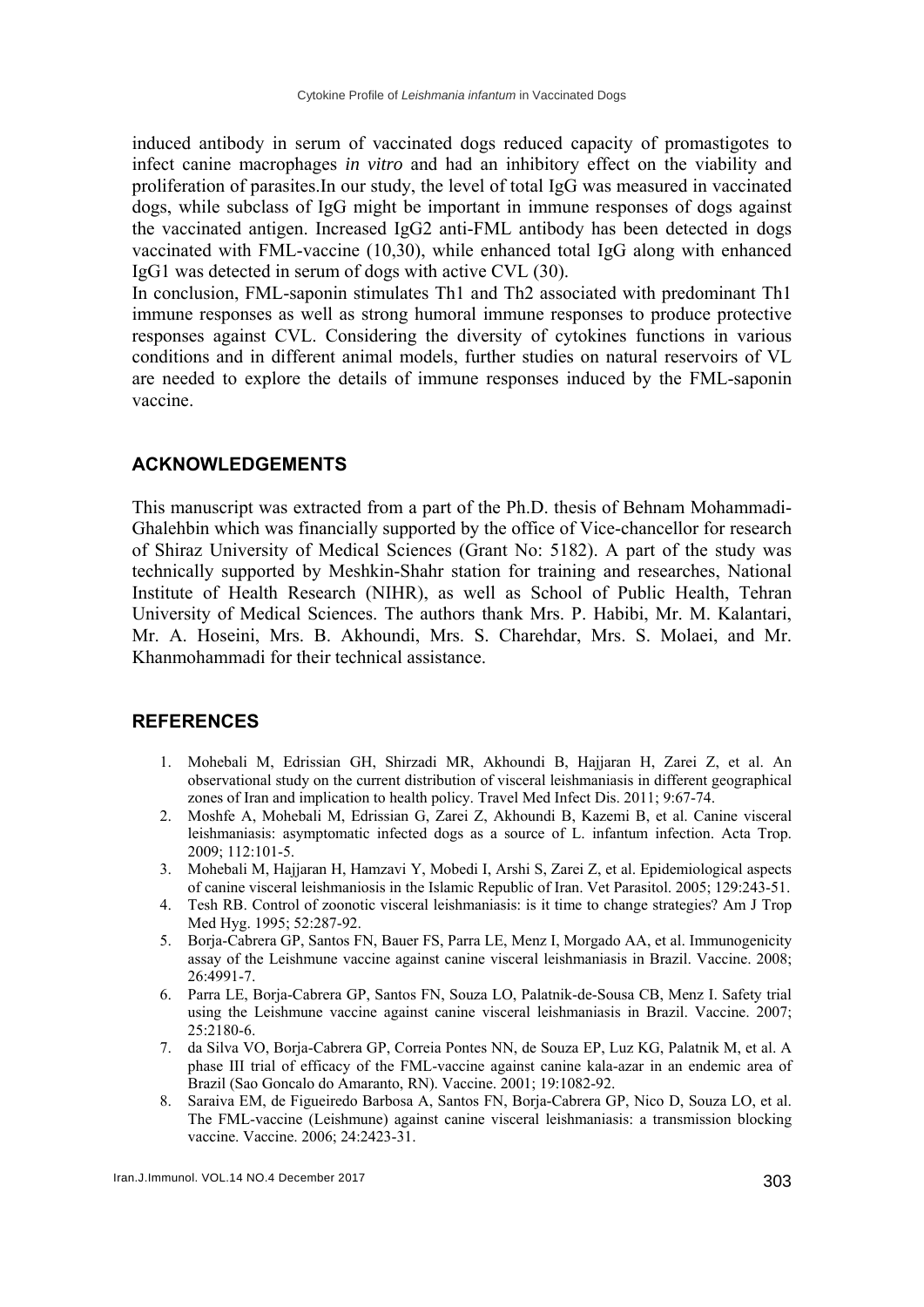- 9. Araujo MS, de Andrade RA, Vianna LR, Mayrink W, Reis AB, Sathler-Avelar R, et al. Despite Leishvaccine and Leishmune trigger distinct immune profiles, their ability to activate phagocytes and CD8+ T-cells support their high-quality immunogenic potential against canine visceral leishmaniasis. Vaccine. 2008; 26:2211-24.
- 10. Araujo MS, de Andrade RA, Sathler-Avelar R, Teixeira-Carvalho A, Andrade MC, Vianna LR, et al. T-cell-derived cytokines, nitric oxide production by peripheral blood monocytes and seric anti-Leishmania (Leishmania) chagasi IgG subclass patterns following immunization against canine visceral leishmaniasis using Leishvaccine and Leishmune. Vaccine. 2009; 27:1008-17.
- 11. de Lima VM, Ikeda FA, Rossi CN, Feitosa MM, Vasconcelos RO, Nunes CM, et al. Diminished CD4+/CD25+ T cell and increased IFN-gamma levels occur in dogs vaccinated with Leishmune in an endemic area for visceral leishmaniasis. Vet Immunol Immunopathol. 2010; 135:296-302.
- 12. Palatnik CB, Borojevic R, Previato JO, Mendonca-Previato L. Inhibition of Leishmania donovani promastigote internalization into murine macrophages by chemically defined parasite glycoconjugate ligands. Infect Immun. 1989; 57:754-63.
- 13. Noyes HA, Reyburn H, Bailey JW, Smith D. A nested-PCR-based schizodeme method for identifying Leishmania kinetoplast minicircle classes directly from clinical samples and its application to the study of the epidemiology of Leishmania tropica in Pakistan. J Clin Microbiol. 1998; 36:2877-81.
- 14. Mohammadi-ghalehbin B, Hatam GR, Sarkari B, Mohebali M, Zarei Z, Jaberipour M, et al. A Leishmania infantum Fucose-Mannose Ligand-ELISA for detection of symptomatic and asymptomatic Canine Visceral Leishmaniasis in an endemic area of Iran. Iran J Immunol. 2011; 8:244-50.
- 15. Wong ML, Medrano JF. Real-time PCR for mRNA quantitation. Biotechniques. 2005; 39:75-85.
- 16. Palatnik-de-Sousa CB, Barbosa Ade F, Oliveira SM, Nico D, Bernardo RR, Santos WR, et al. FML vaccine against canine visceral leishmaniasis: from second-generation to synthetic vaccine. Expert Rev Vaccines. 2008; 7:833-51.
- 17. Barbosa MA, Alexandre-Pires G, Soares-Clemente M, Marques C, Rodrigues OR, De Brito TV, et al. Cytokine gene expression in the tissues of dogs infected by Leishmania infantum. J Comp Pathol. 2011; 145:336-44.
- 18. Manna L, Reale S, Viola E, Vitale F, Manzillo VF, Michele PL, et al. Leishmania DNA load and cytokine expression levels in asymptomatic naturally infected dogs. Vet Parasitol. 2006; 142:271-80.
- 19. Lage RS, Oliveira GC, Busek SU, Guerra LL, Giunchetti RC, Correa-Oliveira R, et al. Analysis of the cytokine profile in spleen cells from dogs naturally infected by Leishmania chagasi. Vet Immunol Immunopathol. 2007; 115:135-45.
- 20. Gubler U, Chua AO, Schoenhaut DS, Dwyer CM, McComas W, Motyka R, et al. Coexpression of two distinct genes is required to generate secreted bioactive cytotoxic lymphocyte maturation factor. Proc Natl Acad Sci U S A. 1991; 88:4143-7.
- 21. Kobayashi M, Fitz L, Ryan M, Hewick RM, Clark SC, Chan S, et al. Identification and purification of natural killer cell stimulatory factor (NKSF), a cytokine with multiple biologic effects on human lymphocytes. J Exp Med. 1989; 170:827-45.
- 22. Hayes MP, Wang J, Norcross MA. Regulation of interleukin-12 expression in human monocytes: selective priming by interferon-gamma of lipopolysaccharide-inducible p35 and p40 genes. Blood. 1995; 86:646-50.
- 23. Snijders A, Hilkens CM, van der Pouw Kraan TC, Engel M, Aarden LA, Kapsenberg ML. Regulation of bioactive IL-12 production in lipopolysaccharide-stimulated human monocytes is determined by the expression of the p35 subunit. J Immunol. 1996; 156:1207-12.
- 24. Babik JM, Adams E, Tone Y, Fairchild PJ, Tone M, Waldmann H. Expression of murine IL-12 is regulated by translational control of the p35 subunit. J Immunol. 1999; 162:4069-78.
- 25. Quinnell RJ, Courtenay O, Shaw MA, Day MJ, Garcez LM, Dye C, et al. Tissue cytokine responses in canine visceral leishmaniasis. J Infect Dis. 2001; 183:1421-4.
- 26. Borja-Cabrera GP, Cruz Mendes A, Paraguai de Souza E, Hashimoto Okada LY, de A Trivellato FA, Kawasaki JK, et al. Effective immunotherapy against canine visceral leishmaniasis with the FML-vaccine. Vaccine. 2004; 22:2234-43.
- 27. Sanchez-Robert E, Altet L, Alberola J, Rodriguez-Cortes A, Ojeda A, Lopez-Fuertes L, et al. Longitudinal analysis of cytokine gene expression and parasite load in PBMC in Leishmania infantum experimentally infected dogs. Vet Immunol Immunopathol. 2008; 125:168-75.